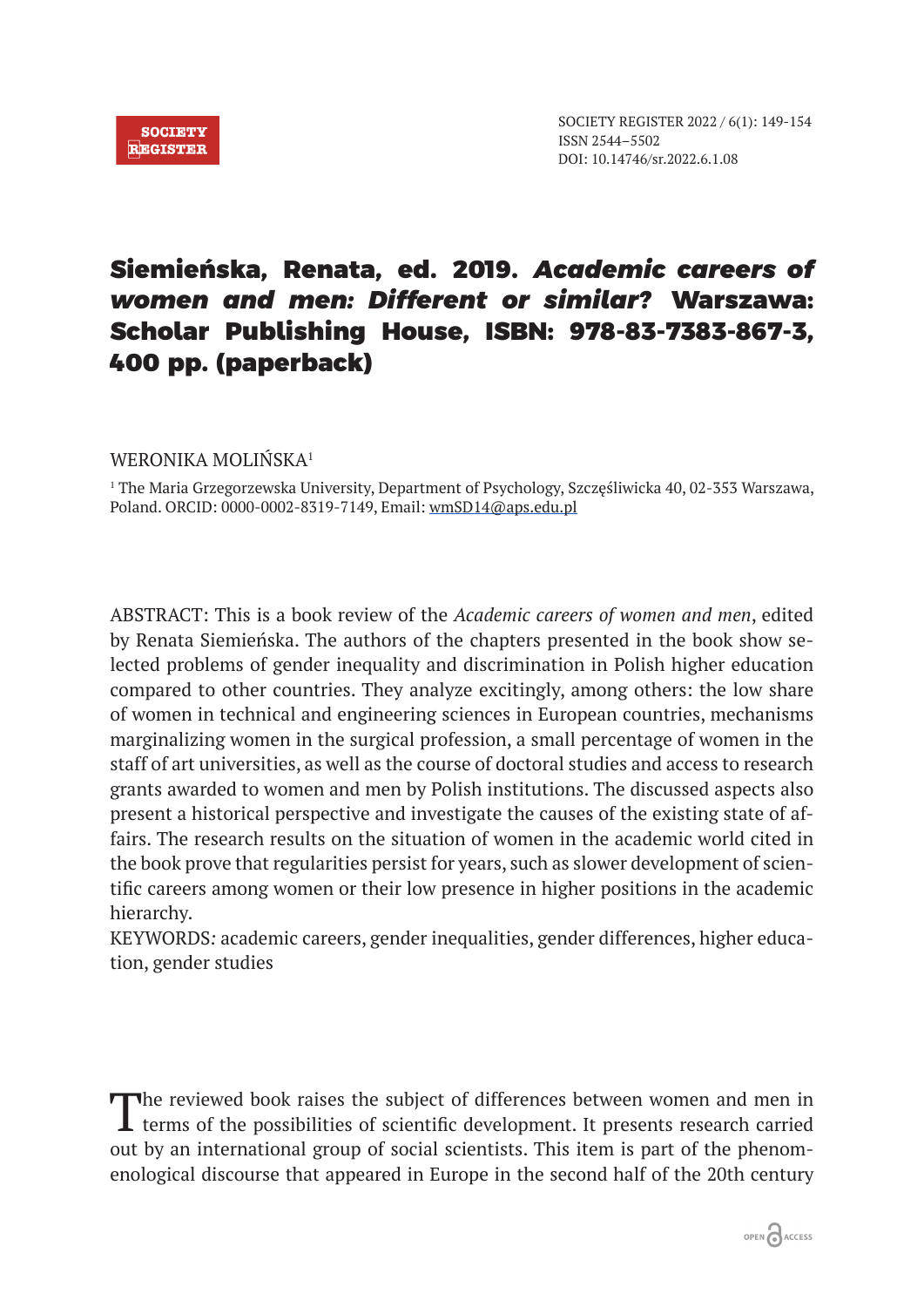and developed in Poland very clearly over the last two decades. The main conclusions, supported by the research results described in this book, still show the discriminatory picture of women in the academic world and its potential theoretical reasons. However, the authors draw attention to the growing role of women in the Polish scientific world compared to women's academic careers in other countries.

The scientific editor of the book *Academic careers of women* (2019) is prof. Renata Siemieńska. Both the editor herself and the other authors are scientifically related to equal treatment of women and men or the situation of women in science and the labour market.

The book *Academic careers of women and men* is divided into four main parts: contemporary research issues, historical outline, description of doctoral studies, and presentation of the specificity of applying and awarding grants or funding research. The first part presents the small presence of women in the scientific world in Poland and the world in recent years. It draws attention to the imbalance between women and men in terms of scientific careers and emphasises the low share of women in technical and engineering sciences in European countries. The second part presents how the image of the different careers of women and men in science in Poland has changed over the years. Moreover, the presented mechanisms may impact the marginalization of women in the profession of a surgeon, recognized as a male profession, with a small number of women working at art academies. The third part describes the course of doctoral studies in preparation for research work, describing the level of postgraduate studies, the study picture and the overall assessment of the comparison of women to men. The last part, the fourth, presents the inequality of access to research grants awarded to women and men by Polish institutions, as well as a description of mechanisms that may mediate in this respect. All four parts contain fifteen texts, preceded by an introduction and concluded with conclusions from the described research. The entire book also ends with a summary containing the study's findings, pointing to the persistence of barriers and differences in the scientific careers of women and men, emphasizing that women experience these barriers more often than men.

Moreover, an interesting thread concludes with a description of the specifics of these differences and difficulties. The proposed structure of the book seems to be very clear. Beginning with the presentation of general data and historical comparison of it gives the reader a broad picture of the situation of women and men at universities, constituting a kind of introduction to contemporary research issues, based on the appearance of scientific careers, the image of doctoral studies and the realities and conditions of financing scientific research from national measures.

The thematic breadth of the book can certainly satisfy any reader. Both people associated with the scientific world will find here a number of interesting theses that can constitute the basis for their further research, but also people utterly unfamiliar with the system of the academic world or the characteristics of scientific work may become interested in the image of gender differences or professional inequality in todays and previous times. Each chapter is described in detail, explaining the variety of research methods and results and is enriched with clear, numerous tables and graphs that illustrate the results described. Each text is topped with a structured summary containing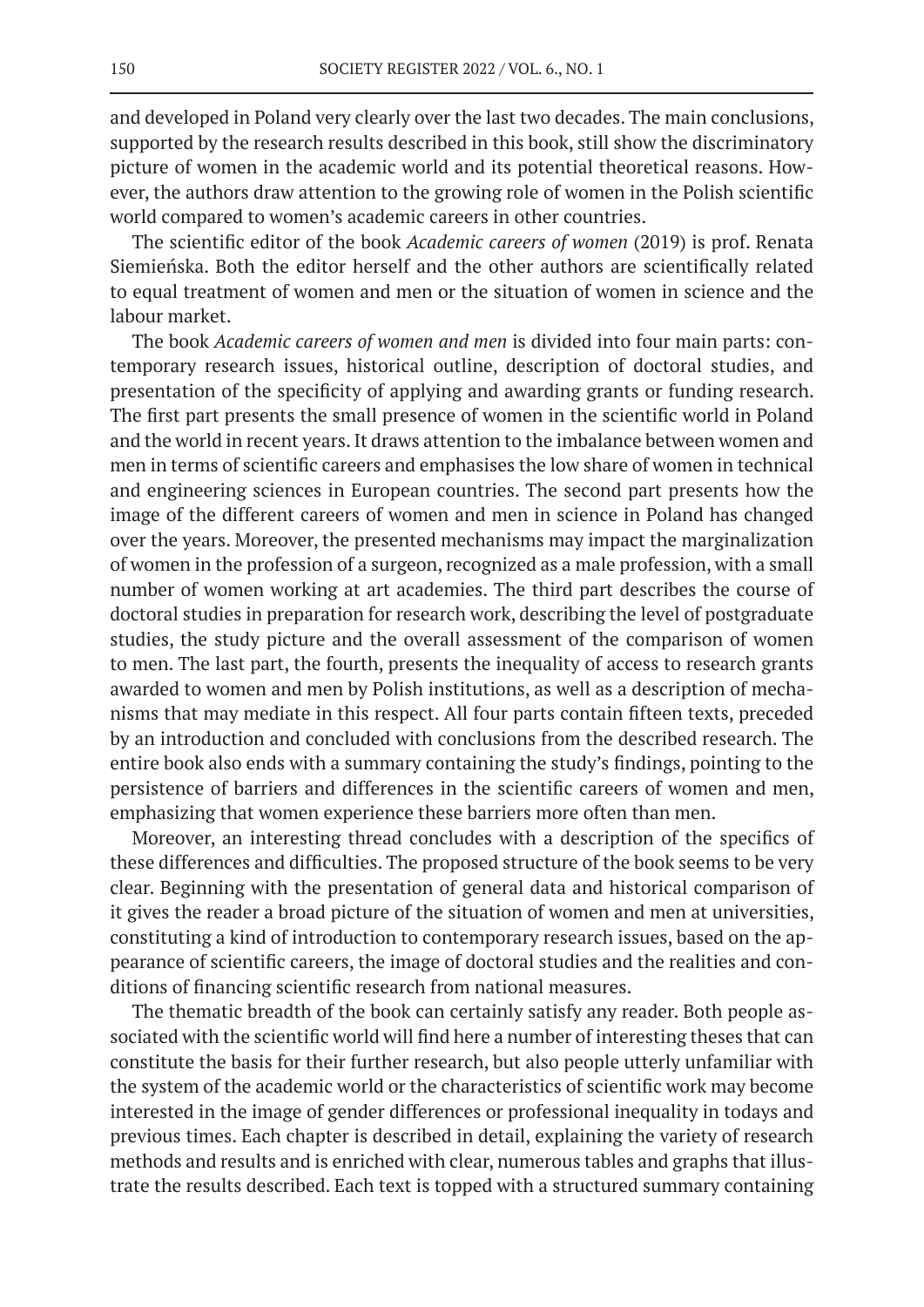the most important thoughts and theses from each chapter relating to the overall research results described in the first paragraph.

Four texts attracted my attention, each representing a different part of the book among all the texts. At the same time, the first text in the volume is *Determinants of the academic careers of women and men in the world—an outline of the issues and research review*. It provides an accurate account of the gender characteristics and differences between men and women in the scientific world. This is a kind of excellent introduction for the reader, introducing him to the results so far, describing in detail the situation of women and men in the conditions of higher education and Poland in the European arena.

The second of them, which is part of the topic of women in the academic world in Poland, is the chapter entitled *Armored ceiling: why are there so few women in the faculty of art universities in Poland?* presenting not only the preferences of men and women to work as an academic lecturer in their field of study but also the potential reasons that may affect the assessment of this profession by women as unattractive. Moreover, the research results not only show statistical data on gender differences in terms of scientific and professional choices, but most of all reveal the dilemma faced by the art world, even when it is limited within the framework and rules of education centres. Interestingly, the authors point out that it is a hermetic group in which contacts and acquaintances take the lead, despite the postulation that diversity is an integral part of creative processes and spaces. However, this arouses considerable curiosity about the priorities of the artist and the academic group, which may encourage readers (working in science) to explore this area in their subsequent research.

Then, an equally important text, this time in the field of the discourse on doctoral studies (part III of the volume), describes: *The role of the family in the career of young scientists—from the decision to study to the career path after obtaining a doctoral degree*. As the authors themselves indicate, when choosing scientific development and the decision to continue a scientific career, not only the family of origin may be important, but also (or most of all) one's own family. This aspect was particularly interesting for the authors. The fundamental question running through this test is whether the situation of women and men differs in terms of reconciling scientific ambition with having a family. Indeed, the result of qualitative research showing young scientists as resourceful, dynamic people, open to new experiences and potential trips has a positive overtone here. Moreover, these interviews show the fact that men are increasingly involved in caring for their offspring, not wanting to treat children as an obstacle to their or their spouse's career development, supporting their partners' aspirations at the same time. Unfortunately, the positive attitude of young scientists alone is not enough. The authors point out that significant changes are necessary here on the part of the system and even the state to increase the potential possibilities of scientists and develop their scientific potential in the field of building scientific excellence, representing Poland in the international scientific arena, thanks to the increase in the number of publications, patents and grants international. Providing financial support, as well as caring for the offspring of the young generation of scientists, seems to be necessary here to be able to develop them in this direction. Reading this fragment, one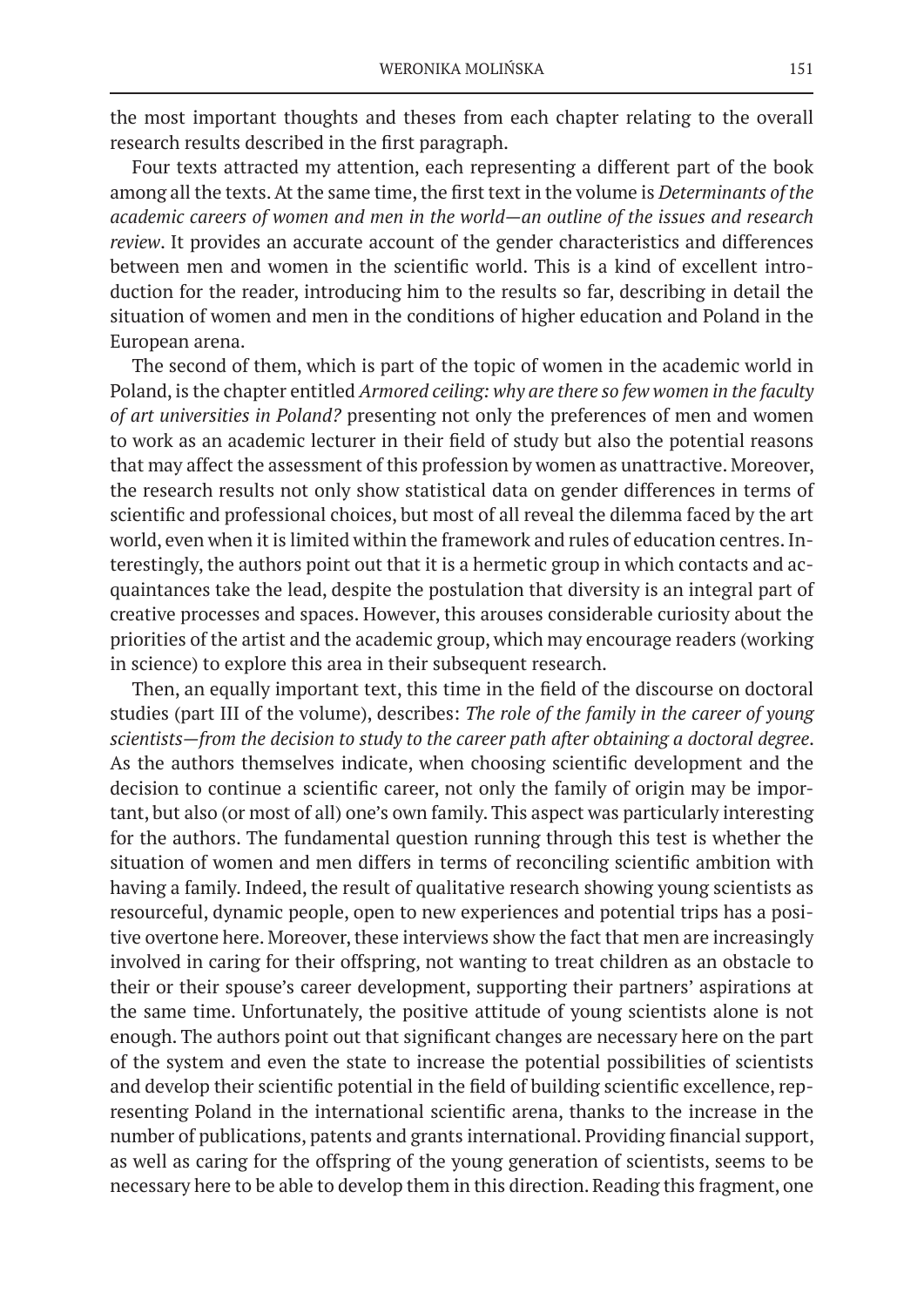can get the impression that a group of young scientists is lonely in this regard. This is, of course, the so-called group studied in this case; however, this problem certainly affects the academic staff and many other people outside the university. Nevertheless, drawing attention to the importance of this support among the academic culture may even lead to the launch of a discourse that could contribute to the introduction of significant changes that would be an element of building our competitiveness in the international scientific arena.

The last part of the book is the part that introduces the realities of grants—information on applicants and evaluators. As part of the presentation of research funding from national funds and the conditions of this in Poland in the first decade of the 21st century, in my opinion, the chapter *Gender of scientists and their access to research grants in Poland at the beginning of the 2000s*, which is a fragment of from a report for the European Commission originally published in English. It provides a clear description of the statistics that give a picture of the gender gap in funding for research work and projects. It draws attention to the fact that among the applicant beneficiaries, women constitute a significant minority, which may be related to many professional and social factors. In addition, this report shows the opportunities that people had in the first decade of the 21st century and analyzes not only the successiveness of women's applications but also the place of women and men on the committees awarding grants. Interestingly, the author also recalls campaigns encouraging women to work in science and study at technical faculties. At the same time, it emphasizes that the normalization and social acceptance of women in masculinized professions should take place from an early age in the group of preschool children, who are the basis of the new generation and the future of the nation.

The main research conclusions presented in this book draw the reader's attention to the issue of discrimination against women not only in access to grants and research projects but also the uneven image of their doctoral studies and the low participation of women in engineering, technical, plastic and surgical sciences. The statistical data quoted in the book, also included in the historical perspective, point out that the negative perception of women in the academic world has not changed so far.

It is worth noting that women receive lower salaries for their work less research funding, which is also more difficult for them to get. Moreover, they receive far fewer new job offers while being harassed for their "vague management style", which hypothetically reduces the number of women in technical, engineering, and decision-making positions. All these factors are argued by gender differences, the role of women in society, who, as a mother, has more significant difficulties publishing an appropriate number of scientific texts and reconciling maternal duties with professional or scientific responsibilities. The presented arguments may arouse the opposition of the contemporary reader. I doubt whether the binary division of scientists (only women and men in scientific careers) is not significantly limiting. Moreover, it seems that nowadays, it can even be harmful to associate a woman in the patriarchal style with the role of mother. After all, not every female scientist (and women in general) may want or be able to become a mother. At the same time, men may also want to take over the role of the primary caregiver of